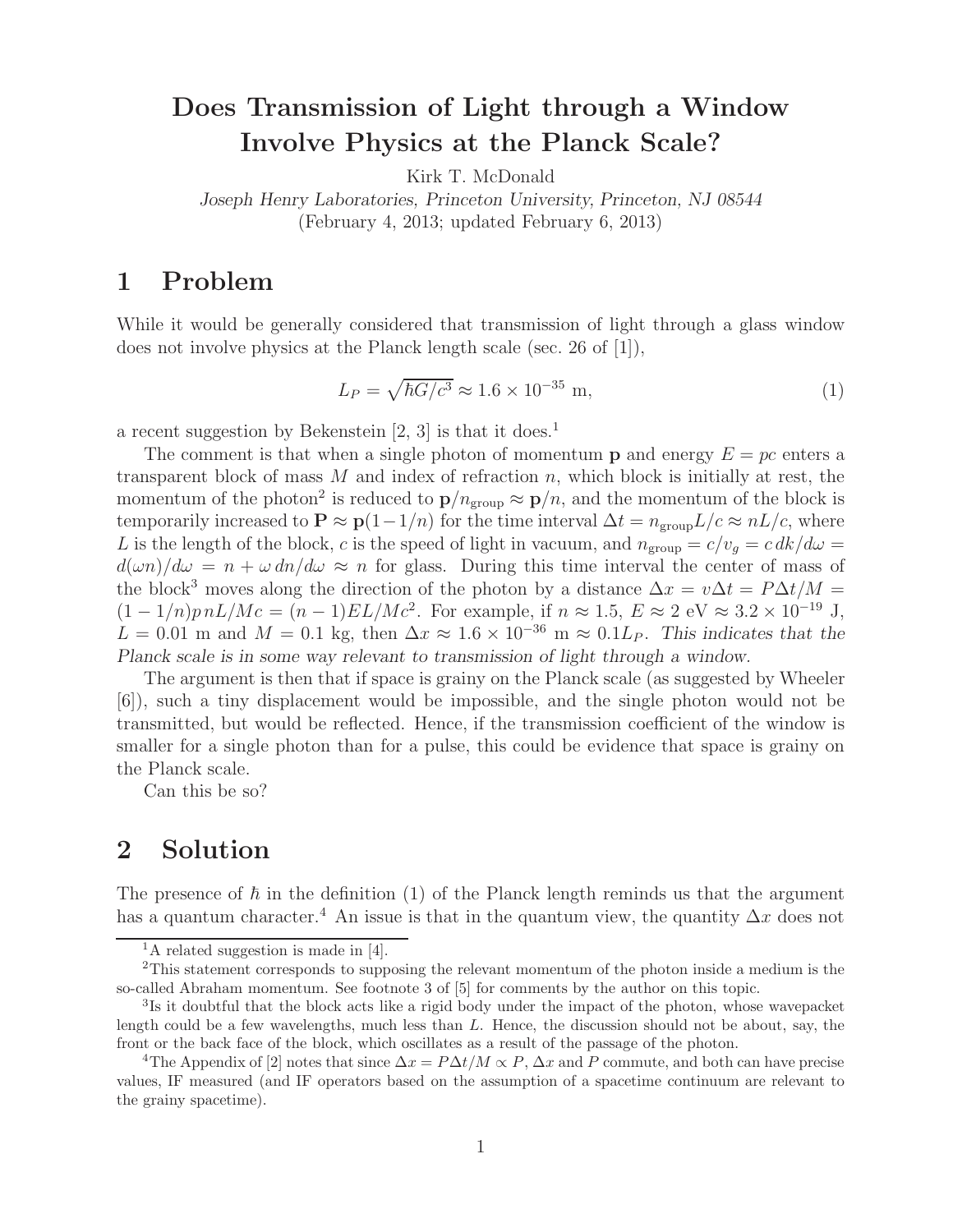have a value unless it is measured. As remarked by Peres [7]: *Unperformed experiments have no results*. That is, unless the experiment includes a measurement of the displacement  $\Delta x$ , accurate to the Planck scale, then the center of mass of the block does not actually have the tiny displacement that might be forbidden by the graininess of space.

A measurement of the displacement of the center of mass of the block on the Planck scale is not feasible at present, so a measurement only of the transmission coefficient of the block for single photons cannot be expected to reveal physics at the Planck scale.

*One can also be skeptical of the claims in [2, 3, 4] on "philosophical" grounds that if space(time) is grainy, then one cannot expect concepts, such as velocity, momentum and center-of-mass position, which are based on the assumption of continuous spacetime, to be valid. For example, if two (tiny) equal masses existed at adjacent "grains" in space, their center-of-mass position does not exist in "real" space, but only in a "Platonic" idealization of a spacetime continuum. It does not seem reasonable to argue, in the spirit of [2, 3], that, say, the first of the two particles cannot move by two "grains" from its original position because the center of mass of the final state would not lie on a "grain" (Zeno's paradox for "spacetime foam"). The abstract concept of the center of mass of a system, which does not correspond to a "material point", need not lie on a "grain".*

*If spacetime is grainy, a continuum analysis cannot be used to predict experimental results accurately, and a conflict between the continuum analysis and experimental possibility in grainy spacetime cannot be used to deduce limits on the experimental possibilities. Rather, such conflicts only point out the limits of the continuum analysis.*

Thanks to Adrian Melissinos for e-discussions of this problem.

## **References**

- [1] M. Planck, *Über irreversible Strahlungsvorgänge*. Sitz. König. Preuss. Akad. Wissen. **26**, 440 (1899), http://kirkmcd.princeton.edu/examples/statmech/planck\_skpaw\_26\_440\_99.pdf
- [2] J.D. Bekenstein, *Is a tabletop search for Planck scale signals feasible?* Phys. Rev. D **86**, 124040 (2012), http://kirkmcd.princeton.edu/examples/GR/bekenstein\_prd\_86\_124040\_12.pdf
- [3] J.D. Bekenstein, *Can quantum gravity be exposed in the laboratory?* Found. Phys. **44**, 452 (2014), http://kirkmcd.princeton.edu/examples/GR/bekenstein\_fp\_44\_452\_14.pdf
- [4] C.J. Hogan, *Interferometers as probes of Planckian quantum geometry*, Phys. Rev. D **85**, 064007 (2012), http://kirkmcd.princeton.edu/examples/GR/hogan\_prd\_85\_064007\_12.pdf
- [5] K.T. McDonald, *Abraham, Minkowski and "Hidden" Mechanical Momentum* (June 6,  $2012$ , http://kirkmcd.princeton.edu/examples/abraham.pdf
- [6] J.A. Wheeler, *On the Nature of Quantum Geometrodynamics*, Ann. Phys. (NY) **2**, 604 (1957), http://kirkmcd.princeton.edu/examples/GR/wheeler\_ap\_2\_604\_57.pdf *Geometrodynamics* (Academic Press, 1962).